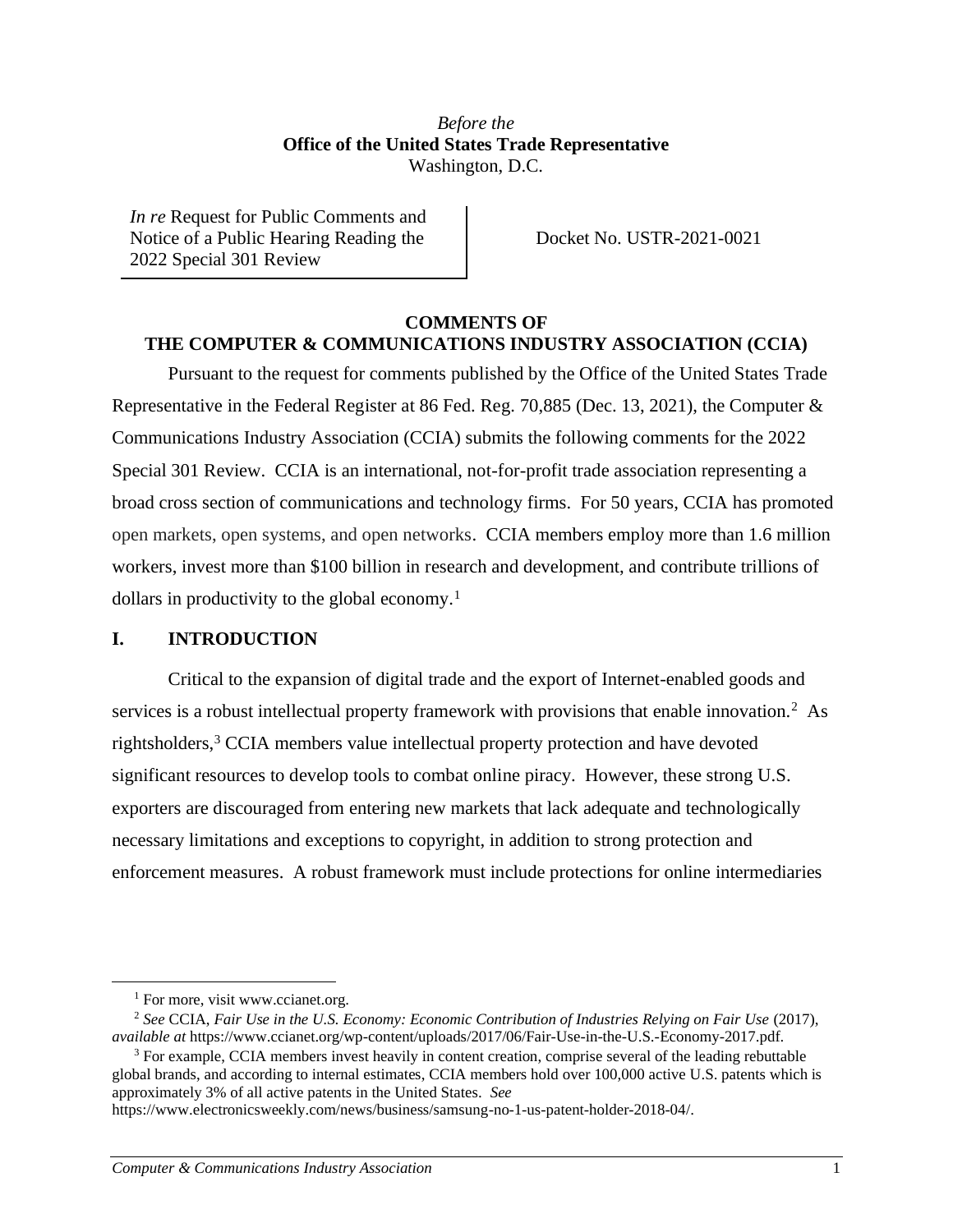and flexible limitations and exceptions to copyright that are necessary for the development of next-generation technologies such as artificial intelligence and machine learning.<sup>4</sup> Foreign countries are increasingly prone to imposing onerous intellectual property-related regulations, aimed at U.S. Internet companies. These countries are pursuing legislation that disadvantages Internet platforms and online cloud services. CCIA supports USTR engagement on these issues through multiple venues: the Special 301 Report, National Trade Estimate (NTE) Report, pursuit of trade agreements, and increased discussions with key trading partners.

CCIA reiterates that a strong intellectual property system is one that reflects the needs of all participants in the content creation, discovery, and distribution supply chains. Any discriminatory practices under the guise of intellectual property that target U.S. exports should be identified and discouraged by USTR in the 2022 Special 301 Report.<sup>5</sup>

# **II. ADDRESSING INTERMEDIARY LIABILITY CONCERNS AND ANCILLARY RIGHTS IN THE SPECIAL 301 REPORT**

As CCIA has argued in previous submissions, the Special 301 process should not only account for gaps in enforcement but also identify areas where countries have failed to implement substantive IP-related commitments to the United States or have used intellectual property regulation to target leading U.S. firms. In the 2022 Special 301 Report, USTR should identify

<sup>4</sup> CCIA, *Fair Use in the U.S. Economy* at 8 ("New machine learning technologies depend on flexible copyright law. Machine learning by artificial intelligence requires programs ingesting and analyzing data and information, which may include material protected by copyright. Courts have found this type of intermediate copying to be a noninfringing, transformative use. Machine learning helps power innovation in a variety of areas, including autonomous vehicles, medical diagnostics, image recognition, augmented and virtual reality, and drones."); *Fair Use, Artificial Intelligence, and Creativity*, DISRUPTIVE COMPETITION PROJECT (Jan. 20, 2020), http://www.projectdisco.org/intellectual-property/012019-fair-use-artificial-intelligence-and-creativity/ ("Fair use is essential to a new category of creative works: works generated by an artificial intelligence ("AI") process. Currently these works include translations, music, and poetry. As AI gets more sophisticated, the works AI processes can generate will also get more sophisticated, and more pleasing to human sensibilities. Many AI processes rely on the ingestion of large amounts of copyrighted material for the purpose of "training" an AI algorithm. Fair use is the legal theory in the United States that allows the copying of these works. Numerous appellate courts have found the mass copying of raw material to build databases for uses by AI processes to be fair use under 17 U.S.C. § 107. *Authors Guild v. Google, Inc.*, 804 F.3d 202 (2d Cir. 2015); *Authors Guild v. HathiTrust*, 755 F.3d 87 (2d Cir. 2014); *A.V. ex rel. Vanderhye v. iParadigms, LLC*, 562 F.3d 630, 640 (4th Cir. 2009); *Perfect 10 v. Amazon.com, Inc.*, 508 F.3d 1146, 1165 (9th Cir. 2007); *Kelly v. Arriba Soft Corp.*, 336 F.3d 811, 818 (9th Cir. 2003).").

<sup>5</sup> CCIA does not make any specific recommendations on countries to place on the Priority Watch List or Watch List, but identifies regions of concern.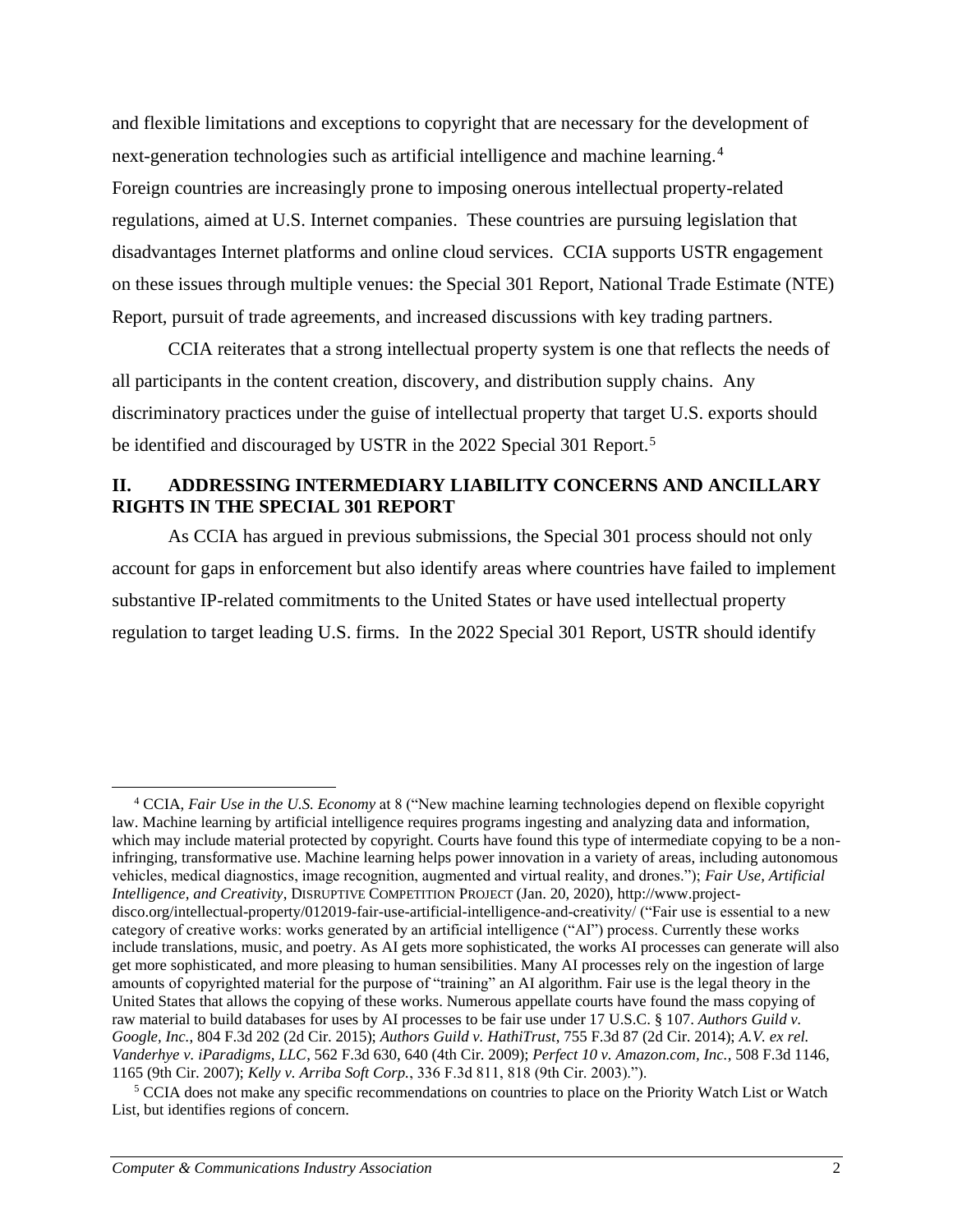countries whose intermediary liability protections fall short and countries that have introduced ancillary rights protections that fail to comply with international commitments.

This is within USTR's statutory mandate to conduct the Special 301 process. USTR has the authority to conduct the annual Special 301 Review under 19 U.S.C. § 2242. The phrase "adequate and effective protection of intellectual property rights" in section  $2242(a)(1)(A)$  refers to protection of intellectual property rights; it is not limited to infringement, and it should not be so interpreted. Moreover, section 2242(a)(1)(B) empowers USTR to address barriers to "fair and equitable market access" which confront "United States persons that rely upon intellectual property protection."<sup>6</sup> The latter include CCIA members, and other U.S. industry stakeholders confronted with regulations such as snippet taxes and intermediary liability regimes that fail to lead to effective enforcement. Even with the phrase "fair and equitable market access" in section  $2242(a)(1)(B)$  limited to U.S. persons engaged in the distribution of works protected by intellectual property rights, this still includes the U.S. exporters at whom the regulations described below are directed.

The market access barriers contemplated by the statute include regulations that violate provisions of international law or constitute discriminatory nontariff trade barriers.<sup>7</sup> Ancillary protection is also a violation of international copyright obligations.<sup>8</sup> The imposition of ancillary rights through a snippet tax conflicts with U.S. law and violates long-standing international law that prohibits nations from restricting quotation of published works. These regulations

<sup>6</sup> The market access provision was added to the final text of the Omnibus Trade and Competitiveness Act of 1988 during conference. The Conference Report notes that "[t]he purpose of the provisions dealing with market access is to assist in achieving fair and equitable market opportunities for U.S. persons that rely on intellectual property protection. As a complement to U.S. objectives on intellectual property rights protection in the Uruguay Round of trade negotiations, the conferees intend that the President should ensure, where possible, that U.S. intellectual property rights are respected and market access provided in international trade with all our trading partners. . . . *Examples of foreign barriers to market access for products protected by intellectual property rights which this provision is intended to cover include, but are not limited to-laws, acts, or regulations which require approval of, and/or private sector actions taken with the approval of, a government for the distribution of such products; the establishment of licensing procedures which restrict the free movement of such products; or the denial of an opportunity to open a business office in a foreign country to engage in activities related to the distribution, licensing, or movement of such products*" (emphasis added). Bernard D. Reams Jr., Mary Ann Nelson, Trade Reform Legislation 1988: A Legislative History of the Omnibus Trade and Competitiveness Act of 1988, Pub. L. No. 100-418.

<sup>7</sup> 19 U.S.C. § 2242(d)(3).

<sup>&</sup>lt;sup>8</sup> A full analysis of how ancillary rights conflict with international law and copyright norms is available in the following CCIA publication: *Understanding "Ancillary Copyright" In the Global Intellectual Property Environment* (2015), http://www.ccianet.org/wp-content/uploads/2015/02/CCIA-Understanding-Ancillary-Copyright.pdf.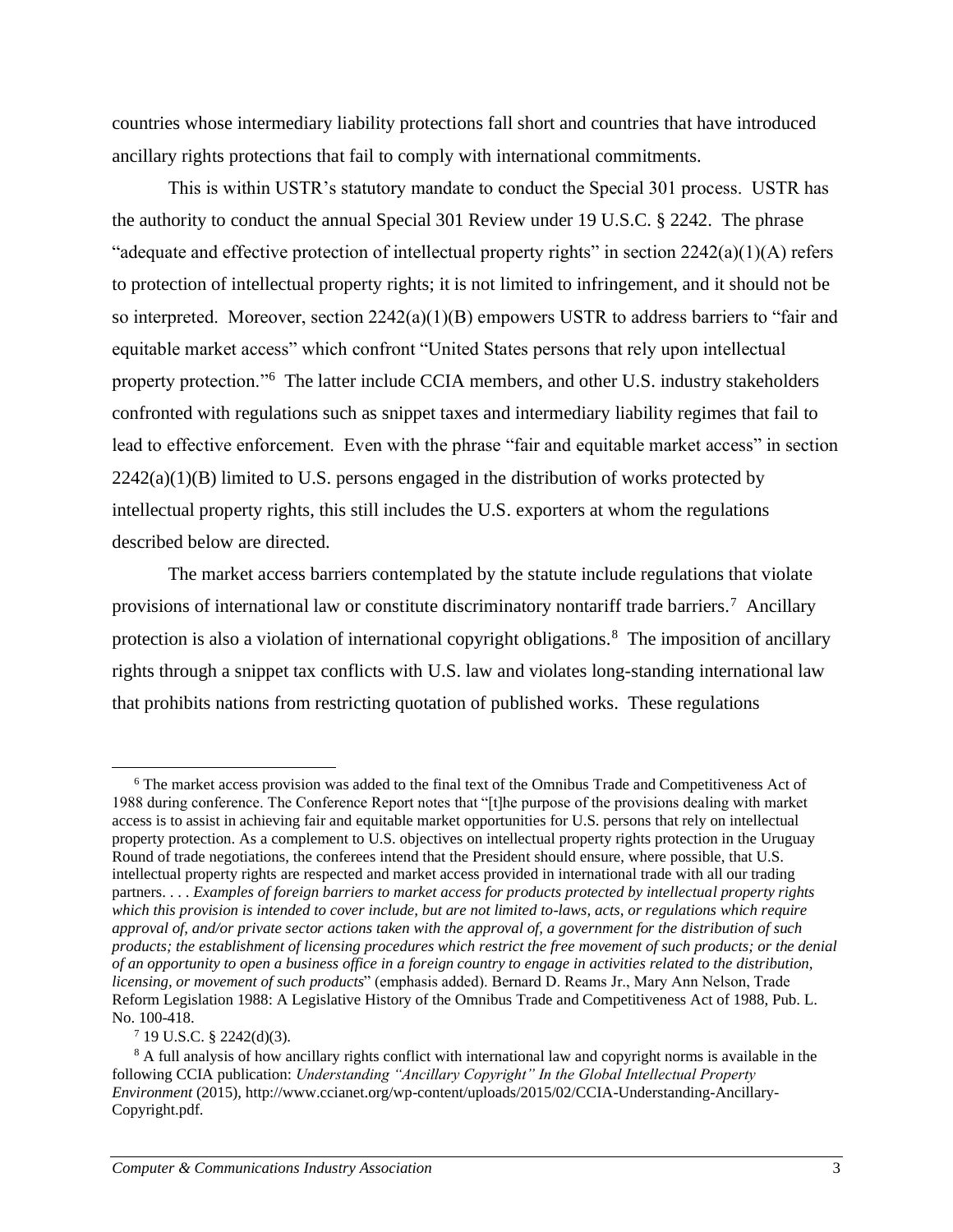undermine market access for U.S. services, as USTR highlighted in the 2021 National Trade Estimate Report,<sup>9</sup> and depart from established copyright law. These regulations also contravene World Trade Organization (WTO) Commitments. By imposing a levy on quotations, these entitlements violate Berne Convention Article 10(1)'s mandate that "quotations from a work . . . lawfully made available to the public" shall be permissible. As TRIPS incorporates this Berne mandate, compliance with Article 10(1) is not optional for WTO Members; non-compliance is a TRIPS violation and should be addressed by USTR in its 2022 Special 301 Report.

In the 2018 Special 301 Report, USTR referred to the 2018 National Trade Estimate Report regarding "laws and legislative proposals in the EU that may hinder the provision of some online services, such as laws that would require certain online service providers platforms providing short excerpts ("snippets") of text and images from other sources—to remunerate or obtain authorization from the original sources."<sup>10</sup> CCIA supports highlighting these trade concerns in *both* the NTE Report and the Special 301 Report.<sup>11</sup>

# **III. COPYRIGHT INTERMEDIARY LIABILITY PROTECTIONS DEPARTING FROM GLOBAL NORMS**

U.S. firms operating as online intermediaries face an increasingly hostile environment in a variety of international markets. This impedes U.S. Internet companies from expanding services abroad. These adverse conditions manifest through court decisions and new copyright regulations that depart from global norms on intermediary responsibility. In the case of the EU's

<sup>9</sup> OFFICE OF THE U.S. TRADE REP., *2021 National Trade Estimate Report on Foreign Trade Barriers* (2021), *available at* https://ustr.gov/sites/default/files/files/reports/2021/2021NTE.pdf at 220 ("Measures that disproportionately affect only one group of foreign-based service suppliers in the digital ecosystem may exacerbate those challenges to the detriment of all participants in the marketplace.").

<sup>10</sup> OFFICE OF THE U.S. TRADE REP., *2018 National Trade Estimate Report on Foreign Trade Barriers* (2018), *available at* https://ustr.gov/sites/default/files/files/Press/Reports/2018%20Special%20301.pdf at 27-28.

<sup>11</sup> CCIA notes that USTR has highlighted IP-related trade concerns in both the Special 301 and NTE. *Compare 2018 Special 301 Report*, at 76 ("The United States strongly encourages Costa Rica to build upon initial positive momentum to strengthen IP protection and enforcement, and to continue to draw on bilateral discussions to develop clear plans to demonstrate progress to tackle longstanding problems.") with *2018 NTE Report* at 123 ("The United States strongly encourages Costa Rica to build on these initial positive steps it has taken to protect and enforce IPR, and to continue with bilateral discussions of these issues and the development of a clear plan that will demonstrate additional progress to tackle longstanding problems."); *2018 Special 301* at 69 ("The United States urges Egypt to provide deterrent-level penalties for IP violations, ex officio authority for customs officials to seize counterfeit and pirated goods at the border, and necessary additional training for enforcement officials.") with *2018 NTE Report* at 140 ("The United States continues to recommend that Egypt provide deterrent-level penalties for IPR violations, provide customs officials with ex officio authority to seize counterfeit and pirated goods at the border, and provide necessary additional training for enforcement officials.").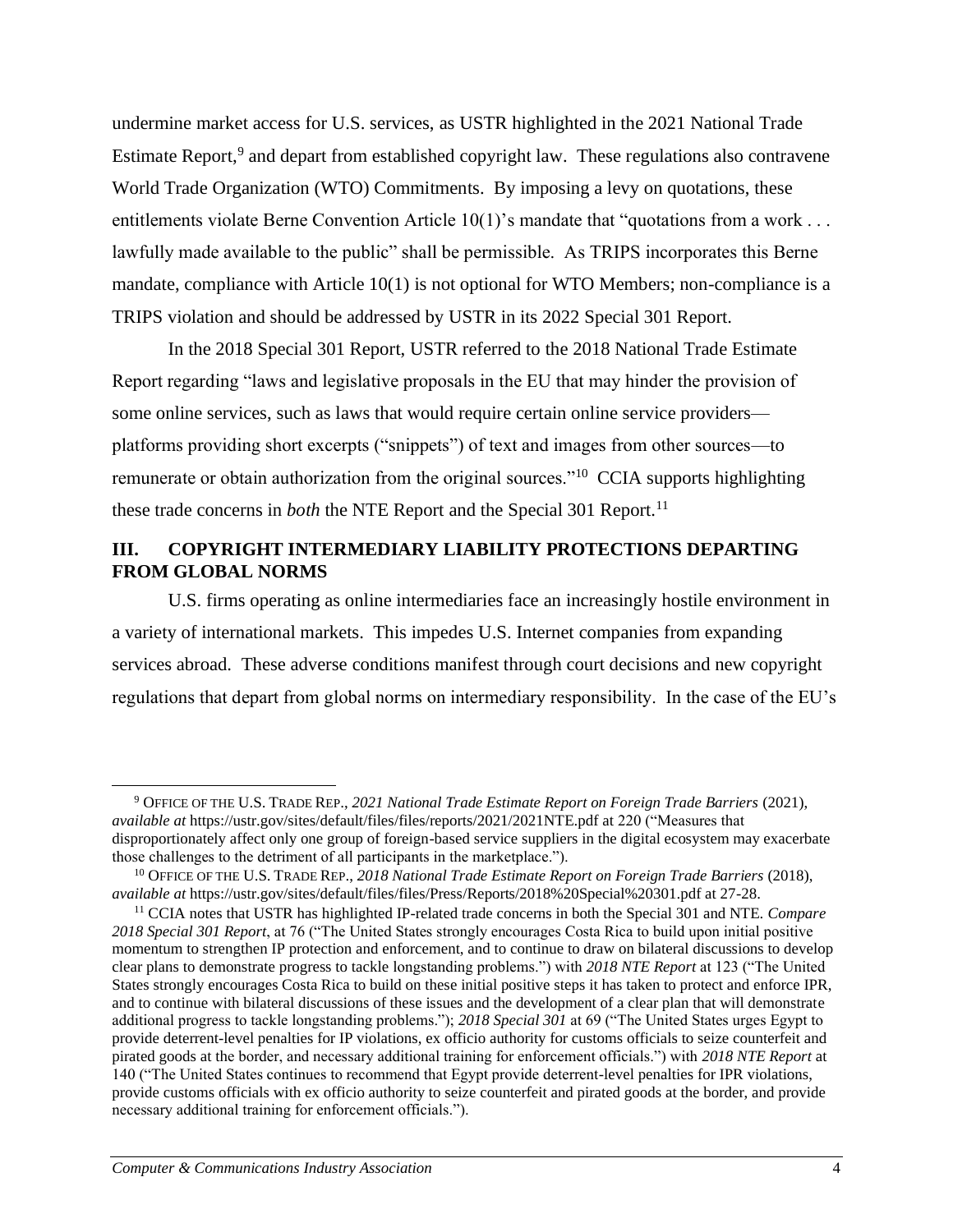copyright reform, the motivation to target primarily U.S. firms is clear.<sup>12</sup> The Special 301 process serves as a valuable tool to identify areas where these liability rules fall short. USTR has placed countries on the Watch List in part for failing to implement a clear and predictable intermediary liability regime that provides rightsholders an adequate process for protecting content without overburdening Internet services.<sup>13</sup>

#### **a. European Union**

On May 17, 2019, the Copyright Directive was published in the Official Journal of the European Union.<sup>14</sup> The Member States had until June 7, 2021 to transpose the EU requirement into their national law/framework, and the Commission has already opened infringement procedures against Member States that have not transposed the copyright rules in time.<sup>15</sup>

Articles 15 and 17 represent a departure from global IP norms and international commitments, and will have significant consequences for online services and users. These rules diverge sharply from U.S. law, and will place unreasonable and technically impractical

<sup>12</sup> *See* Axel Voss, *Protecting Europe's Creative Sector Against the Threat of Technology*, THE PARLIAMENT MAGAZINE (Feb. 5, 2019), https://www.theparliamentmagazine.eu/articles/opinion/protecting-europe%E2%80%99screative-sector-against-threat-technology (criticizing U.S. platforms specifically). This is also clear from statements made by MEPs following Parliament adoption of text. *See*, *e*.*g.*, Pervenche Beres, June 20, 2018 ("Bravo aux membres d[e](https://twitter.com/hashtag/JURI?src=hash) #JURI qui ne sont pas tombés dans le piège tendu par les [#GAFA](https://twitter.com/hashtag/GAFA?src=hash) et ont voté en faveur de la culture et de la création [#](https://twitter.com/hashtag/art13?src=hash)art13"), https://twitter.com/PervencheBeres/status/1009365360234123264; Statement of Virgine Roziere, June 20, 2018 ("Directive [#droitdauteur](https://twitter.com/hashtag/droitdauteur?src=hash) : après plusieurs mois de débats houleux marqués par un lobbying intense des [#GAFAM,](https://twitter.com/hashtag/GAFAM?src=hash) la commission [#JURI](https://twitter.com/hashtag/JURI?src=hash) du [#PE](https://twitter.com/hashtag/PE?src=hash) s'est enfin prononcée en faveur d'une réforme qui soutient le[s](https://twitter.com/hashtag/artistes?src=hash) [#artistes](https://twitter.com/hashtag/artistes?src=hash) européens et la [#création](https://twitter.com/hashtag/cr%C3%A9ation?src=hash) ! Une avancée pour mettre fin au [#Valuegap](https://twitter.com/hashtag/Valuegap?src=hash) !"), https://twitter.com/VRoziere/status/1009383585885892609.

<sup>13</sup> OFFICE OF THE U.S. TRADE REP., 2013 Special 301 Report at 7 (2013), *available at*  https://ustr.gov/sites/default/files/05012013%202013%20Special%20301%20Report.pdf (observing that the failure to implement an effective means to combat the widespread online infringement of copyright and related rights in Ukraine, including the lack of transparent and predictable provisions on intermediary liability and liability for third parties that facilitate piracy, limitations on such liability for ISPs, and enforcement of takedown notices for infringing online content."); *2018 Special 301 Report* at 56 ("The creation of a limitation on liability in this law is another important step forward. Notwithstanding these improvements, some aspects of the new law have engendered concerns by different stakeholder groups, who report that certain obligations and responsibilities that the law imposes are too ambiguous or too onerous to facilitate an efficient and effective response to online piracy.").

<sup>&</sup>lt;sup>14</sup> Directive (EU) 2019/790 of the European Parliament and of the Council of 17 April 2019 on copyright and related rights in the Digital Single Market and amending Directives 96/9/EC and 2001/29/EC, 2019 O.J. (L 130) 92, *available at* https://eur-lex.europa.eu/legal-content/EN/TXT/PDF/?uri=OJ:L:2019:130:FULL&from=EN.

<sup>&</sup>lt;sup>15</sup> Press Release, European Comm'n, Copyright: Commission calls on Member States to comply with EU rules on copyright in the Digital Single Market (July 26, 2021), *available at*

https://digitalstrategy.ec.europa.eu/en/news/copyright-commission-calls-member-states-comply-eu-rules-copyrightdigital-singlemarket.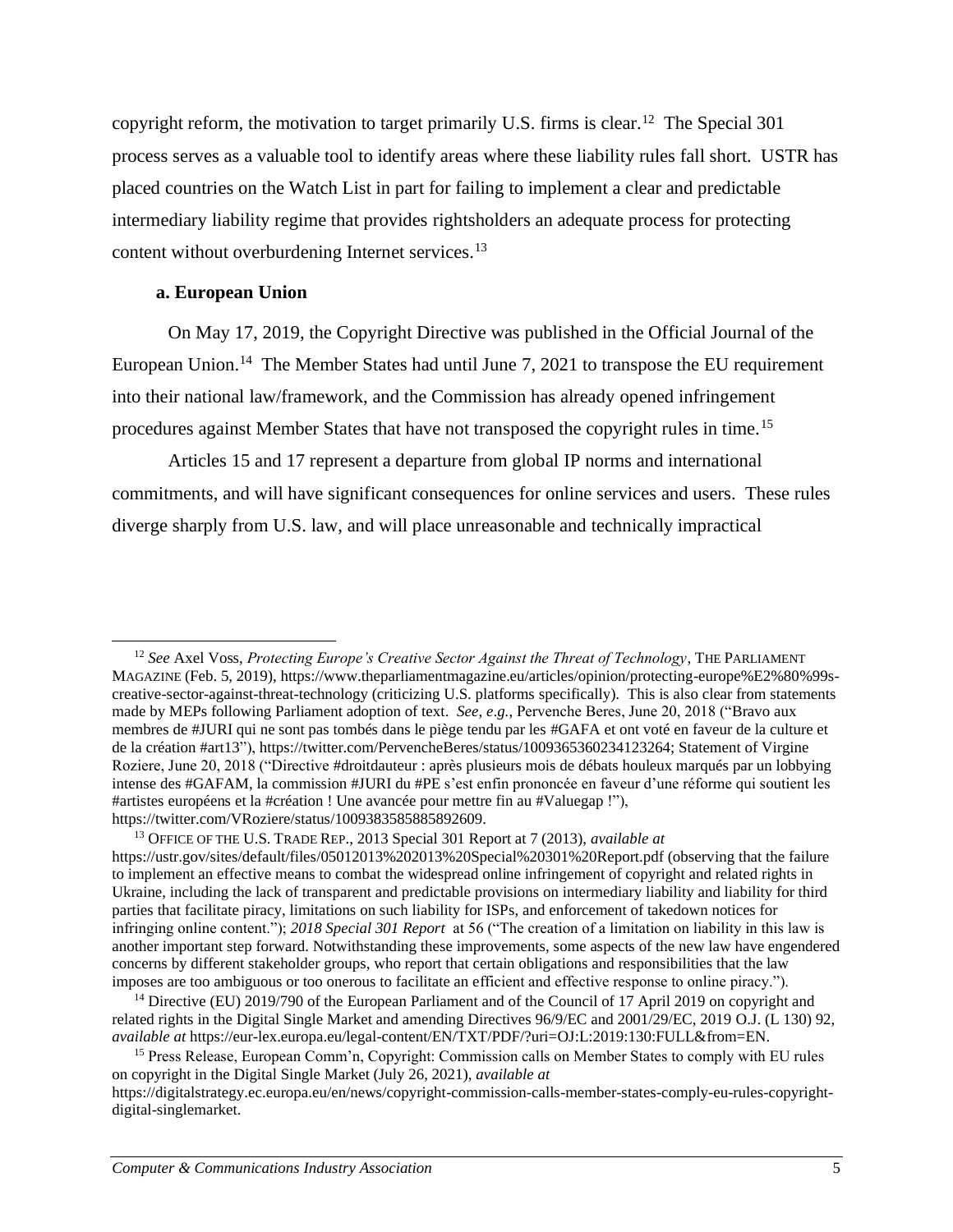obligations on a wide range of service providers, resulting in a loss of market access by U.S. firms.

Only four days before the deadline, the European Commission released guidelines on implementation of Article 17 in June 2021.<sup>16</sup> Online services would be directly liable unless they did all of the following: (1) made best efforts to obtain a license, (2) made best efforts to "ensure the unavailability of specific works and other subject matter" for which the rightsholders have provided to the online service, and (3) "in any event" acted expeditiously to remove content once notified by rightsholders and made best efforts to prevent their future uploads. The last requirement effectively creates an EU-wide 'notice and staydown' obligation. The other requirements are not mitigated by the inclusion of a "best efforts" standard, in part because "best efforts" is a subjective but still mandatory standard open to abuse and inconsistent interpretations at the Member State level.

As Member States transpose the EU Directive and issue guidance, CCIA emphasizes that a service provider which is made primarily liable for copyright infringements must be able to take steps to discharge this liability, otherwise this will ultimately lead to the demise of usergenerated content services based in Europe — as it is materially impossible for any service to license all the works in the world and rightsholders are entitled to refuse to grant a license or to license only certain uses. Accordingly, CCIA believes that mitigation measures are necessary to make Article 17 workable. Moreover, any measures taken by a service provider for Article 17 should be based on the notification of infringing uses of works, not just notification of works. A functional copyright system requires cooperation between information society service providers and rightsholders. Rightsholders should provide robust and detailed rights information (using standard formats and fingerprint technology where applicable) to facilitate efforts to limit the availability of potentially infringing content.

USTR should work with its EU counterparts to ensure the Directive is implemented in a technologically neutral and future proof manner. EU countries should not in their implementing laws mandate either the use of a technological solution nor impose any specific technological solutions on service providers to demonstrate best efforts. Any requirement to render content

<sup>&</sup>lt;sup>16</sup> Communication from the Comm'n to the European Parliament and the Council, Guidance on Article 17 of Directive 2019/790 on Copyright in the Digital Single Market, https://eurlex.europa.eu/legalcontent/EN/TXT/?qid=1625142238402&uri=CELEX%3A52021DC0288.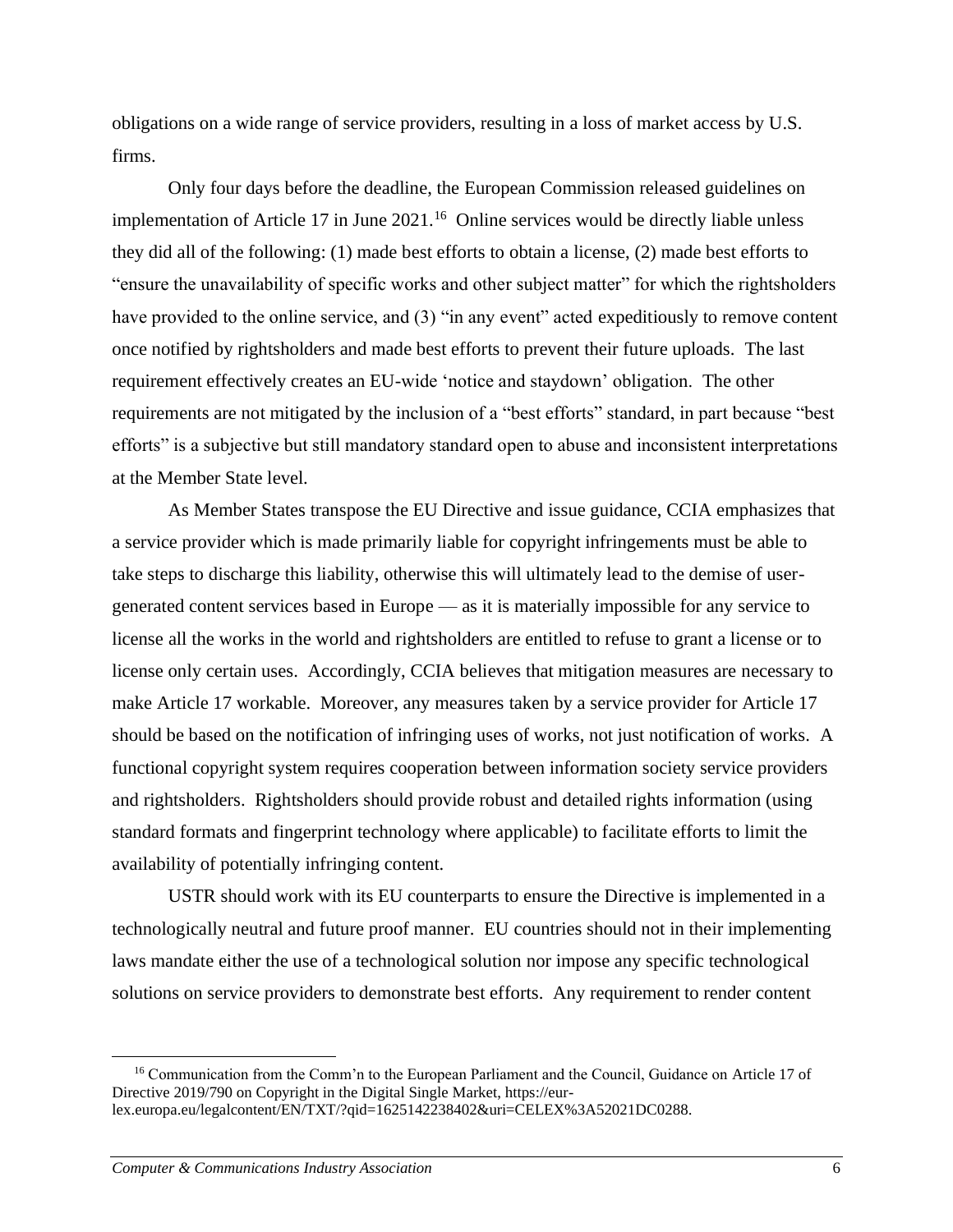unavailable must be proportionate and allow platforms the latitude needed to manage their systems without negatively impacting lawful user expression and legitimate uses of creative content.

It is imperative that national implementation does not impact the freedom of contract and therefore diverge from the terms of the Directive by imposing mandatory licensing, "must carry and must pay" obligations. Moreover, EU Member States should refrain from inserting new payment obligations for authors and performers into their national laws (such as recently adopted in Germany) which would create commercial confusion that affects all stakeholders in the value chain.

## **b. Brazil**

The Ministry of Citizenship held a consultation in 2019 on Brazil's Copyright Law.<sup>17</sup> Industry reports that officials are considering what approach to take with respect to intermediary liability protections, which do not currently exist within the existing statute for copyrighted content. The Marco Civil da Internet, Federal Law No. 12965/2014, granted limited intermediary protections that do not include copyrighted content. CCIA encourages Brazil to adopt an approach consistent with DMCA notice-and-takedown provisions that will allow legal certainty for Internet services in Brazil.

There is also the pressure to change the Brazilian copyright regime to create a press publishers' right, following the EU's adoption of a press publisher right pursuant to the Digital Single Market Copyright Directive.<sup>18</sup>

#### **c. Greece**

Greece amended its copyright law to establish a new model of copyright enforcement by creating an administrative committee that can issue injunctions to remove or block potentially infringing content. Under this system, a rightsholder may now choose to apply to the "Commission for the notification of online copyright and related rights infringement" for the

<sup>&</sup>lt;sup>17</sup> Ministério Do Turismo, Secretaria Especial da Cultura, Ministério da Cidadania abre consulta pública sobre reforma da Lei de Direitos Autorais (June 28, 2019), http://cultura.gov.br/ministerio-da-cidadania-abreconsultapublica-sobre-reforma-da-lei-de-direitos-autorais/.

<sup>18</sup> See *Copyright, Competition, and Controversy: Press Publishers' Right under the Copyright Directive* (June 30, 2020), https://www.jdsupra.com/legalnews/copyright-competition-and-controversy-74664/.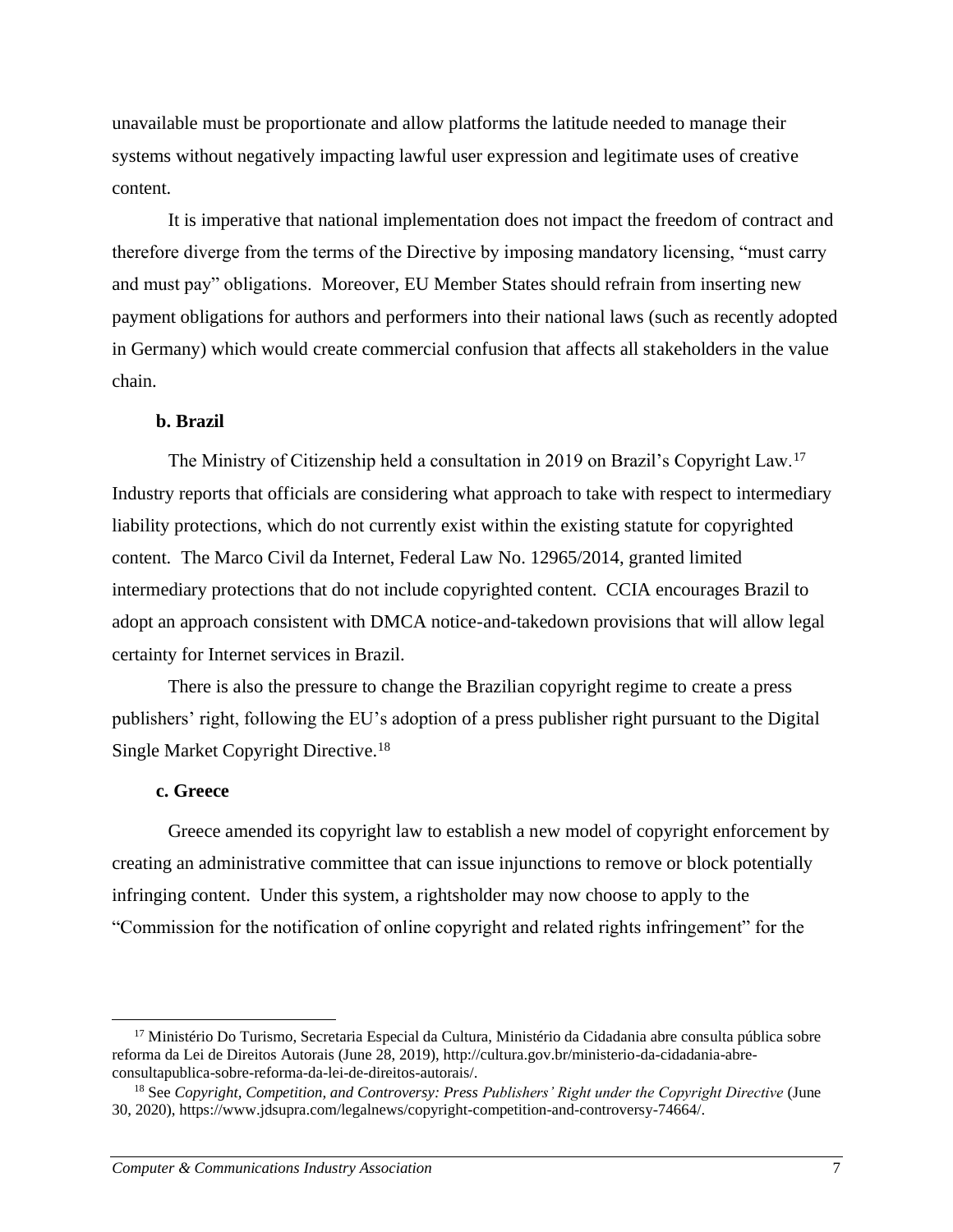removal of infringing content in exchange for a fee.<sup>19</sup> Because this is an extrajudicial process, there is a fear that government restriction of online speech will occur absent due process. The Commission issued its first decision in November 2018 under this process.

#### **d. India**

Amendments to India's Information Technology Act (IT Act) went into effect May 2021, imposing additional requirements under the Intermediary Rules and imposing new obligations on intermediaries relating to user-generated content. To the extent that the amendments implicate copyright concerns, USTR should note where the new responsibilities conflict with intermediary provisions within U.S. law.

The amendments replace the 2011 Information Technology (Intermediary Guidelines) Rules and introduce new obligations on online intermediaries. These new requirements include strict timelines for content takedown demands (72- and 24-hour timelines), new local presence requirements, and traceability mandates which pose significant security risks. New rules were also announced separately for "publishers" to adhere to a prescribed Code of Ethics. Several stakeholders have raised concerns with the proposed changes and the threat posed to Internet services and its users.<sup>20</sup>

### **e. Russia**

In 2017, Russia extended its strict copyright enforcement rules under the "Mirrors Law".<sup>21</sup> The new scheme requires search providers to delist website links within 24 hours of a

<sup>19</sup> Eleonora Rosati, *Greece New Notice and Takedown Administrative Mechanism for Online Copyright Cases Now in Force*, THE IP KAT (Mar. 5, 2018), http://ipkitten.blogspot.com/2018/03/greece-new-notice-and-takedown.html.

<sup>20</sup> *India's Proposed Intermediary Liability Rules Could Limit Everyone's Access to Information Online*, WIKIMEDIA (Dec. 26, 2019), https://wikimediafoundation.org/news/2019/12/26/indias-proposed-intermediaryliability-rules-could-limit-everyones-access-to-information-online/; *GitHub, Mozilla, and Cloudflare Appeal to India to be Transparent About Changes in its Intermediary Liability Rules*, TECHCRUNCH (Jan. 7, 2020), https://techcrunch.com/2020/01/07/github-mozilla-and-cloudflare-appeal-india-to-be-transparent-about-changes-inits-intermediary-liability-rules/.

<sup>&</sup>lt;sup>21</sup> Under Russian copyright law, a copyright owner may seek a preliminary injunction to block the site hosting infringing content prior to a judgement. A website may be permanently blocked if it receives two preliminary injunctions. Federal Law No. 187-FZ, on Amending Legislative Acts of the Russian Federation Concerning Questions of Protection of Intellectual Rights in Information and Telecommunications Networks, July 2, 2013.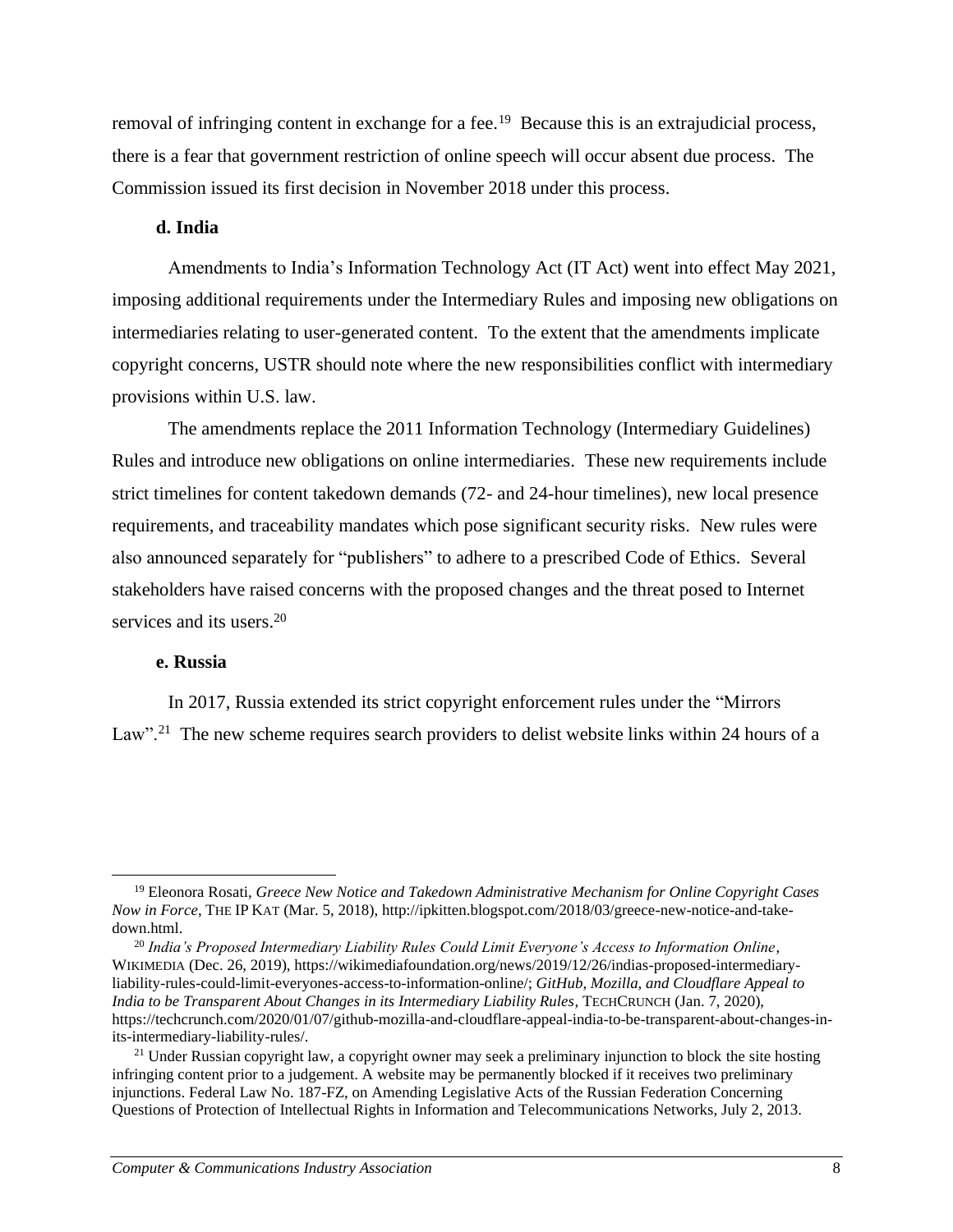removal request, including for so-called "mirror" websites that are "confusingly similar" to a previously blocked website.<sup>22</sup> The law came into effect on October 1, 2017.

## **IV. ANCILLARY COPYRIGHT**

CCIA reiterates concerns regarding the spread of ancillary copyright in foreign markets in the form of snippet taxes and related regulatory initiatives.<sup>23</sup>

Studies based on the experience of countries that have implemented such laws, including studies commissioned by the European Parliament and European Commission, show that they fail to meet objectives. The European Parliament JURI Committee report observed that it was "doubtful that the proposed right will do much to secure a sustainable press" and that the "effect of the snippet tax was to add additional entry costs for new entrants into those markets. . . In turn, it cements the position of incumbents and reduces incentives to innovate."<sup>24</sup> A European Commission document made available online stated that the "available empirical evidence shows that news aggregators have a positive impact on news publishers' advertising revenue" and that a press publishers' right would do little to address perceived risks created by news aggregation platforms.<sup>25</sup>

The Spanish Association of Publishers likewise observed that "[t]here is no justification neither theoretical nor empirical - for the existence of the fee since aggregators bring to online publishers a benefit rather than harm" and that "[t]he fee also has a negative impact for consumers, due to the reduction in the consumption of news and the increase in search time."<sup>26</sup>

<sup>&</sup>lt;sup>22</sup> Russia: New Law on Blocking Copies of Pirate Websites Without Launching a Lawsuit, LEXOLOGY (Aug. 9, 2017), https://www.lexology.com/library/detail.aspx?g=ccd719d9-6628-4935-8ed9-e944dca4118e.

<sup>&</sup>lt;sup>23</sup> CCIA field comments with the U.S. Copyright Office regarding its Publishers' Protections Study that speak further to the concerns with the creation of an ancillary press publishers' right in the United States. Comments of CCIA & Internet Ass'n, Publishers' Protections Study: Notice and Request for Public Comment, Docket No. 2021- 5, filed Nov. 24, 2021, *available at* https://www.ccianet.org/wp-content/uploads/2021/11/2021-11-24-CCIA-IA-Comments-on-Copyright-Office-Publishers-Protections-Study.pdf.

<sup>&</sup>lt;sup>24</sup> Strengthening the Position of Press Publishers and Authors and Performers in the Copyright Directive, Legal and Parliamentary Affairs, European Parliament's Policy Department for Citizens' Rights and Constitutional Affairs, Directorate General for Internal Policies of the Union, PE 596.810 (Sept. 2017) at 18-19, 21, *available at* http://www.europarl.europa.eu/RegData/etudes/STUD/2017/596810/IPOL\_STU(2017)596810\_EN.pdf.

 $25$  The draft paper was made available through a public records request and is available at https://www.asktheeu.org/en/request/4776/response/15356/attach/6/Doc1.pdf. *See also* IGEL, *EU Commission Tried to Hide a Study that Debunks the Publisher's Right As Ineffective* (Mar. 1, 2018), https://ancillarycopyright.eu/news/2018-01-03/eu-commission-tried-hide-study-debunks-publishers-rightineffective.

<sup>&</sup>lt;sup>26</sup> NERA Economic Consulting, Impact on Competition and on Free Market of the Google Tax, Report for the Spanish Association of Publishers of Periodical Publications (AEEPP), (2017), *available at* https://www.aeepp.com/pdf/Informe\_NERA\_para\_AEEPP\_(INGLES).pdf.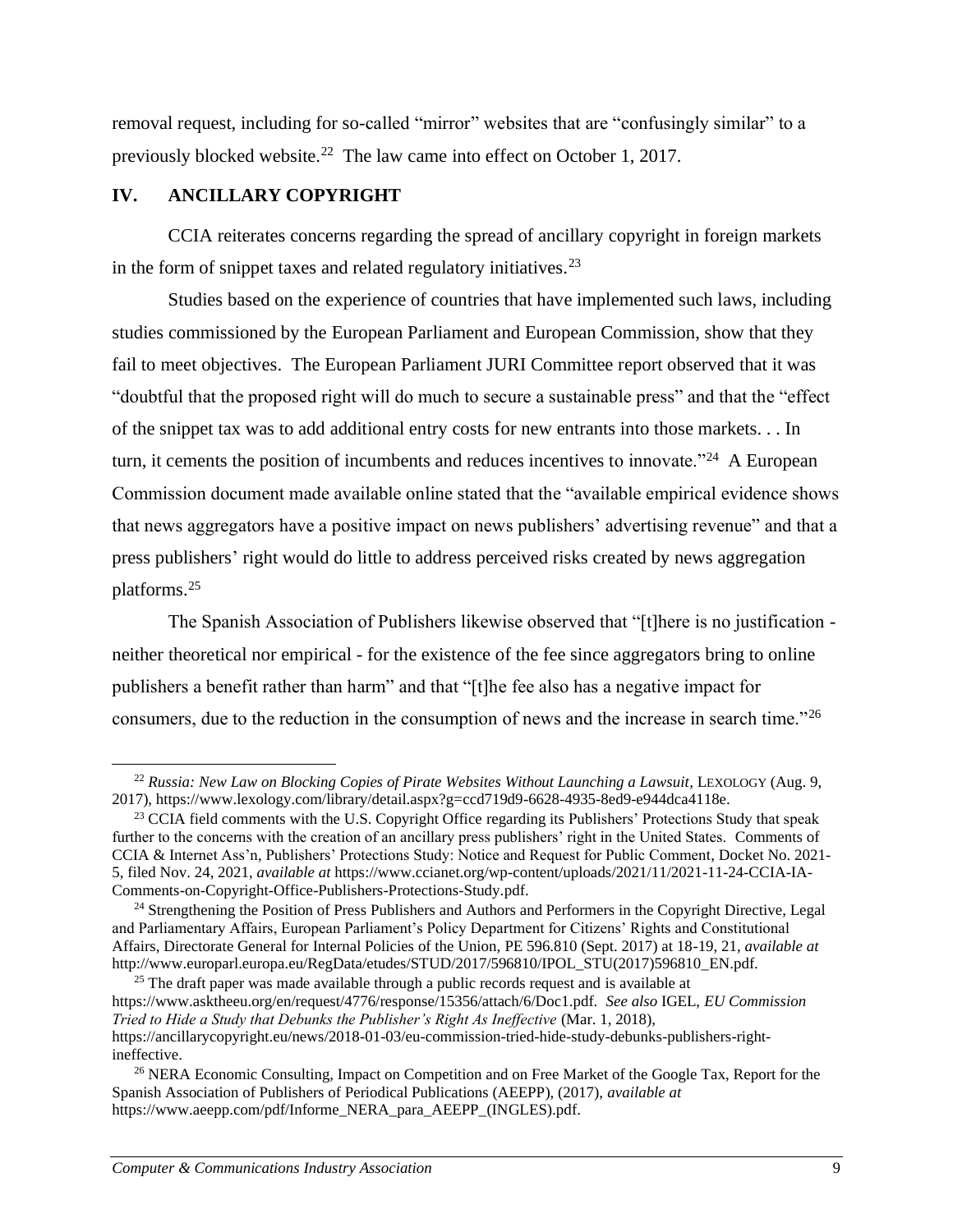Another academic study also looked at the failure of Spain's and Germany's ancillary rights legislation, observing that the snippet taxes led to a decrease in visits to online news publications. The report noted that the shutdown of Google News in Spain "decreased the number of daily visits to Spanish news outlets by 14%" and that "effect of the opt-in policy adopted by the German edition of Google News in October of 2014 . . . reduced by 8% the number of visits of the outlets controlled by the publisher Axel Springer."<sup>27</sup>

CCIA first raised concerns about ancillary copyright in  $2013<sup>28</sup>$  There is now an EU-wide obligation for Member States to implement ancillary measures in the form of the press publishers' right, and a similar proposal with more discriminatory elements against U.S. services has been implemented in Australia.

## **a. Australia**

In February 2021, the Australian Government passed the News Media and Digital Platforms Mandatory Bargaining Code.<sup>29</sup> Under the Code, designated platform services companies are required to engage in negotiations with Australian news publishers for online content. The new rules would dictate that online services negotiate and pay Australian news publishers for online content, and disclose proprietary information related to private user data and algorithms.<sup>30</sup>

If forced negotiations break down, or an agreement is not reached within three months between a news business and designated platform, the bargaining parties would be subject to compulsory mediation. If mediation is unsuccessful, the bargaining parties would proceed with arbitration, with arbitrators seeking to determine a fair exchange of value between the platforms and the news businesses. In addition to the negotiation and arbitration requirements, the Bargaining Code imposes information sharing requirements, including a requirement that

<sup>27</sup> Joan Calzada & Ricard Gil, *What Do News Aggregators Do? Evidence from Google News in Spain and Germany* (2016), *available at* https://papers.ssrn.com/sol3/papers.cfm?abstract\_id=2837553.

<sup>28</sup> Comments of CCIA, In re 2013 Special 301 Review, Dkt. No. USTR-2012-0022, filed Feb. 8, 2013, *available at* http://www.ccianet.org/wp-content/uploads/library/CCIA%20Comments%20on%20Special%20301%20 [2013].pdf.

<sup>29</sup> Treasury Laws Amendment (News Media and Digital Platforms Mandatory Bargaining Code) Bill 2021, https://www.aph.gov.au/Parliamentary\_Business/Bills\_Legislation/Bills\_Search\_Results/Result?bId=r6652 [Aus.].

<sup>30</sup> *The Dangers of Australia's Discriminatory Media Code*, DISRUPTIVE COMPETITION PROJECT (Feb. 19, 2021), https://www.project-disco.org/21st-century-trade/021921-the-dangers-of-australias-discriminatory-mediacode/.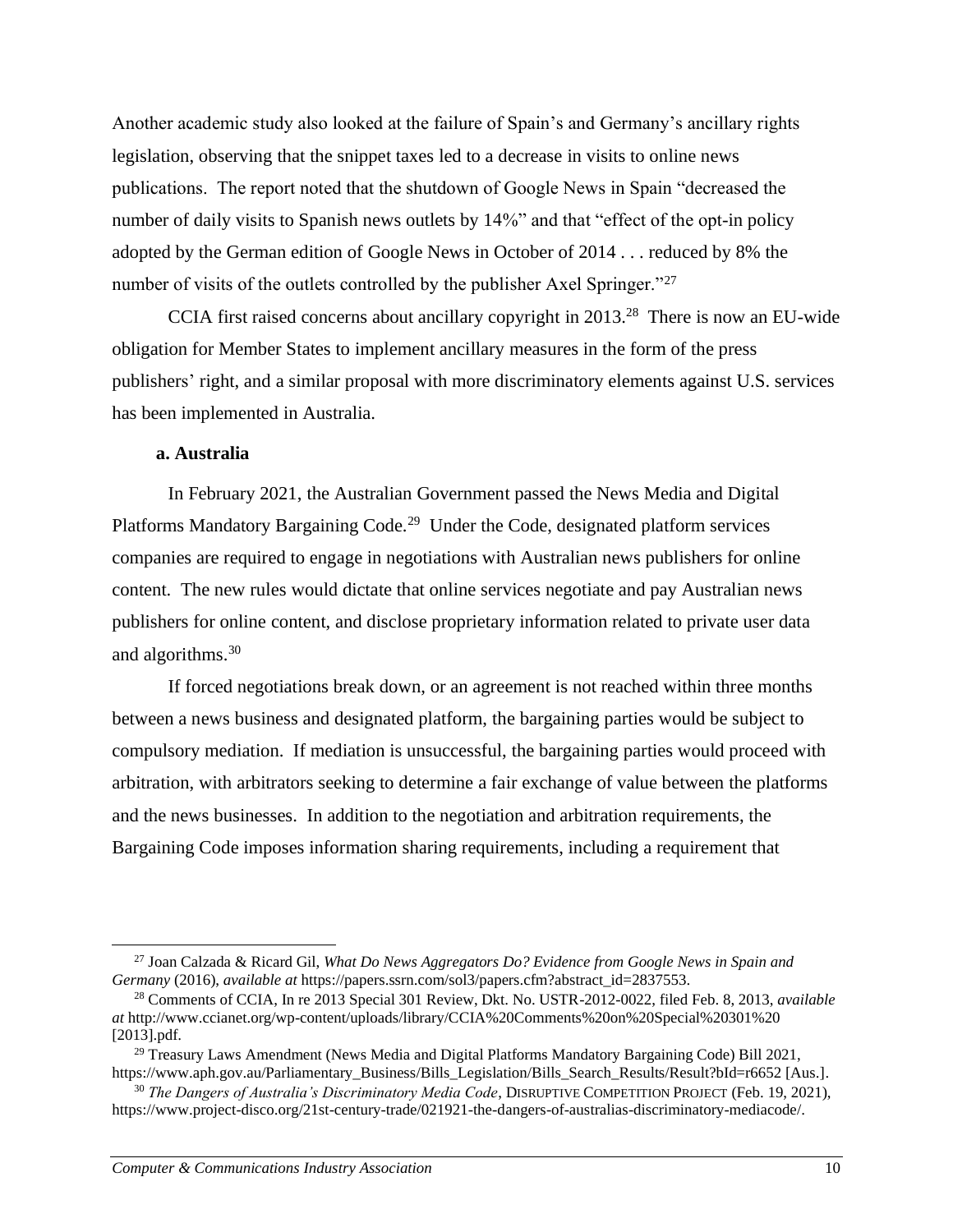platforms provide advance notice of forthcoming changes to algorithms if the change is likely to have a significant effect on the referral traffic for covered news content.

Under the Code, the Australian Treasury has the utmost discretion to determine which companies these mandates are applied to by determining whether the platform holds significant bargaining power imbalance with Australian news media businesses. The Treasurer must also consider if the platform has made a significant contribution to the sustainability of the Australian news industry through agreements relating to news content of Australian news businesses. Only two companies have been identified throughout deliberations. There are significant concerns from a procedural,  $31 \text{ competition}$ ,  $32 \text{ trade}$ ,  $33 \text{ and intellectual property}$  perspective that USTR should pay close attention to.

At time of filing, no platform has been officially designated, although the Code is subject to an annual review by the Treasurer commencing February 2022.

### **b. European Union**

CCIA has raised concerns with the EU's Copyright Directive in previous Special 301 filings, notably Article 15 of the Copyright Directive and the creation of a press publishers' right. Contrary to U.S. law and current commercial practices, Article 15 severely restricts how search engines, news aggregators, applications, and platforms can provide context on the information they link to, while negatively impacting the free flow of information to the detriment of users of these U.S. services.

As EU countries are now moving forward with implementation of Article 15, they should ensure that national legislation follows the terms of the Directive as closely as possible in order to ensure the maximum harmonization of rules in the EU and respect the exceptions and limitations inserted in the Directive (including the exceptions inserted in the Directive in Article

<sup>31</sup> *Australian Regulations Detrimental to the Digital Economy: Process (Part 1)*, DISRUPTIVE COMPETITION PROJECT (Aug. 6, 2020), https://www.project-disco.org/competition/080620-australian-regulations-detrimentaltothe-digital-economy-process/.

<sup>32</sup> *Australian Regulations Detrimental to the Digital Economy: Competition (Part 2)*, DISRUPTIVE COMPETITION PROJECT (Aug. 13, 2020), https://www.project-disco.org/competition/081320-australian-regulationsdetrimental-tothe-digital-economy-competition/.

<sup>33</sup> *Australian Regulations Detrimental to the Digital Economy: Trade (Part 3)*, DISRUPTIVE COMPETITION PROJECT (Sept. 4, 2020), https://www.project-disco.org/21st-century-trade/090420-australianregulationsdetrimental-to-the-digital-economy-trade-part-3/.

<sup>34</sup> *Australian Regulations Detrimental to the Digital Economy: Intellectual Property (Part 4)*, DISRUPTIVE COMPETITION PROJECT (Oct. 9, 2020), https://www.project-disco.org/intellectual-property/100920 australianregulations-detrimental-to-the-digital-economy-intellectual-property-part-4/.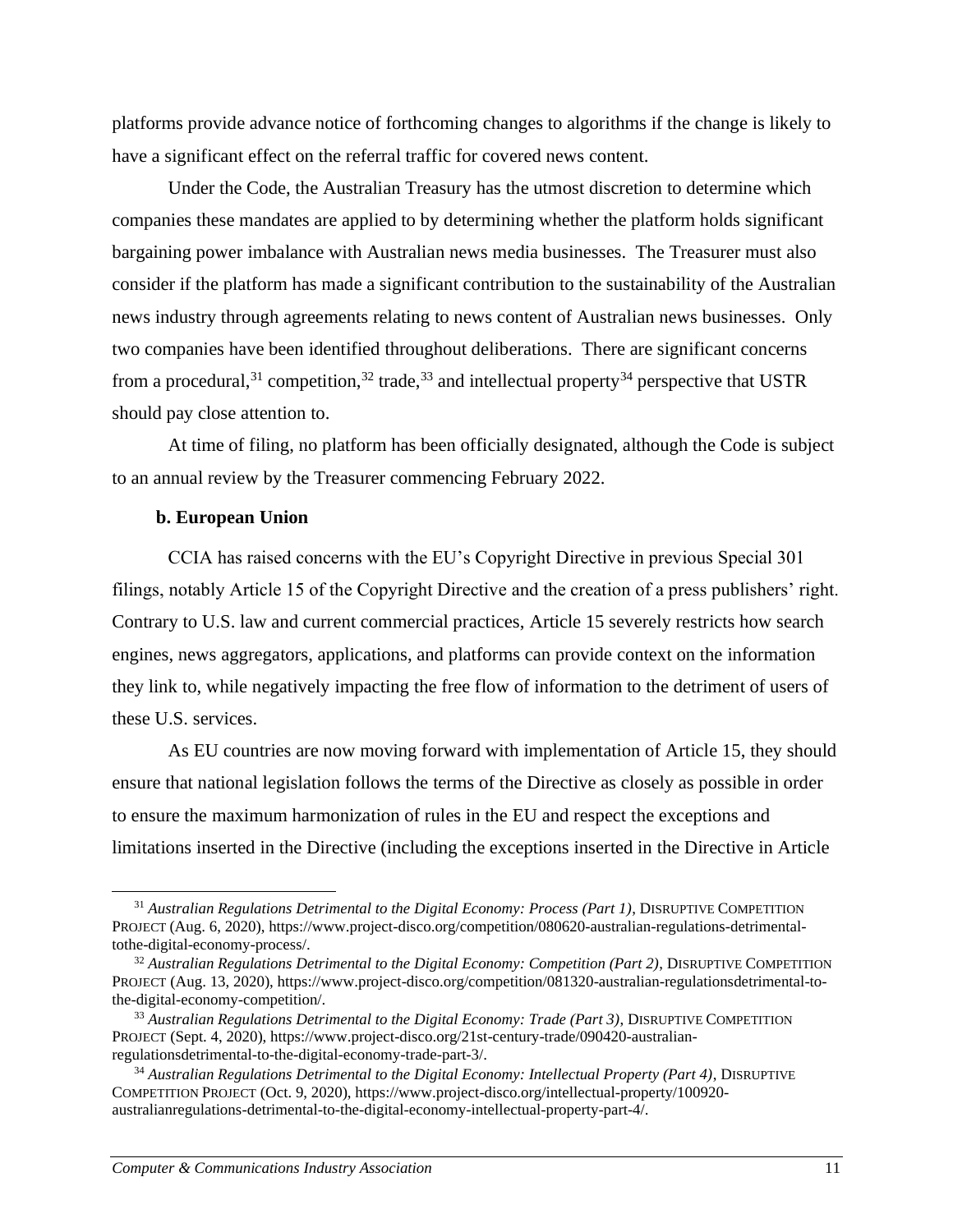15 which allow linking and short news extracts to be posted without the need for a license) in order to maintain a fair balance between the various fundamental rights. Moreover, it is imperative that national implementation does not impact the freedom of contract and therefore diverge from the terms of the Directive by imposing mandatory licensing, "must carry and must pay" obligations and binding arbitration mechanisms.

France created a new right for press publishers which entered into force in October 2019 following the terms of the EU Copyright Directive. Germany adopted its legislation implementation of the Copyright Directive and Article 15 and the law entered into force in June 2021. Separately, Germany's review of the Competition Act came into force in June 2021 which would require a small number of U.S. companies to carry content from German publishers and compensate publishers for that content.

Belgian implementation is moving beyond the terms of the Directive, inserting an obligation for good faith negotiations and an expectation of remuneration as well as a binding arbitration mechanism.

Croatia completed implementation in October  $2021$ .<sup>35</sup> The Croatian text implementing Article 15 includes a provision which makes it mandatory for all publishers to license these rights collectively.<sup>36</sup> Not only does this go against the spirit of the EU rules, but such a move would weaken the nature of publishers' rights, forcing publishers to act collectively via a collective management organization (CMO) and creating unnecessary barriers to the functioning of the EU internal market. Other countries including Slovakia, Slovenia, and Czech Republic are following the same path in their draft laws.

#### **c. Taiwan**

Industry reports that the Taiwan government is under pressure from news media publishers to impose a mandatory news media bargaining code to regulate commercial relations between news publishers and digital platforms (resembling Australia's Code). <sup>37</sup> While the Taiwan government has not released a draft, industry worries that such a Code would be in

<sup>35</sup> Available at: https://narodne-novine.nn.hr/clanci/sluzbeni/2021\_10\_111\_1941.html.

<sup>36</sup> *See* Victoria de Posson, *Croatia's Diverging Implementation of EU Copyright Rules*, DISRUPTIVE COMPETITION PROJECT (Sept. 15, 2021), https://www.project-disco.org/european-union/091521-croatias-divergingimplementation-of-eu-copyright-rules/.

<sup>37</sup> *News Media Bargaining Code Considerered*, TAIPEI TIMES (Sept. 3, 2021), https://taipeitimes.com/News/taiwan/archives/2021/09/03/2003763729.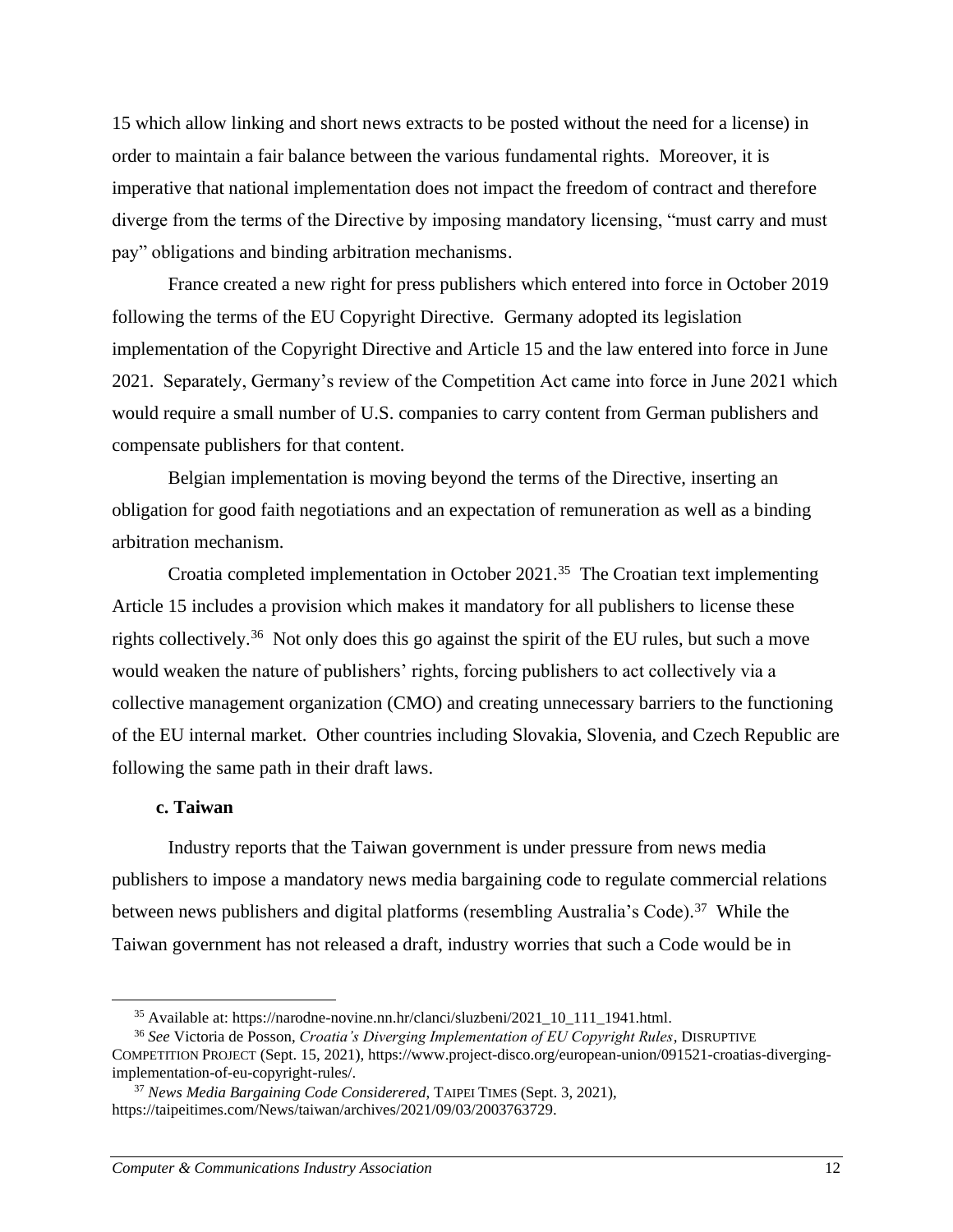tension with longstanding international trade principles of national treatment and most favored nation (MFN), by unfairly discriminating against foreign digital service suppliers and providing preferential treatment to local advertising and other digital service suppliers.

# **V. NON-COMPLIANCE WITH U.S. FREE TRADE AGREEMENT COMMITMENTS**

## **a. Australia**

Failure to implement obligations under existing trade agreements serves as a barrier to trade. The U.S.-Australia Free Trade Agreement contains an obligation to provide liability limitations for service providers, analogous to 17 U.S.C. § 512. However, Australia has failed to fully implement such obligations and current implementations are far narrower than what is required. Australia's statute limits protection to what it refers to as "carriage" service providers, not service providers generally. The consequence of this limitation is that intermediary protection is largely limited to Australia's domestic broadband providers. Online service providers engaged in the export of information services into the Australian market remain in a precarious legal situation. This unduly narrow construction violates Australia's trade obligations under Article 17.11.29 of the FTA. This article makes clear that the protections envisioned should be available to all online service providers, not merely carriage service providers. Although Australian authorities documented this implementation flaw years ago, no legislation has been enacted to remedy it.<sup>38</sup> This oversight was not addressed by the passage of amendments to Australia's Copyright Act, which expanded intermediary protections to some public organizations but pointedly excluded commercial service providers including online platforms.<sup>39</sup> These amendments specifically exclude U.S. digital services and platforms from the operation of the framework. The failure to include online services such as search engines and

<sup>&</sup>lt;sup>38</sup> Australian Attorney General's Department, Consultation Paper: Revising the Scope of the Copyright Safe Harbour Scheme (2011),

https://www.ag.gov.au/Consultations/Documents/Revising+the+Scope+of+the+Copyright+Safe+Harbour+Scheme. <sup>39</sup> Copyright Amendment (Disability Access and Other Measures) Bill 2017,

https://www.aph.gov.au/Parliamentary\_Business/Bills\_Legislation/Bills\_Search\_Results/Result?bId=r5832. *See also* Jonathan Band, *Australian Copyright Law Thumbs Nose at U.S. Trade Commitments*, DISRUPTIVE COMPETITION PROJECT (July 6, 2018), http://www.project-disco.org/intellectual-property/070518 australiancopyright-law-thumbs-nose-at-u-s-trade-commitments/.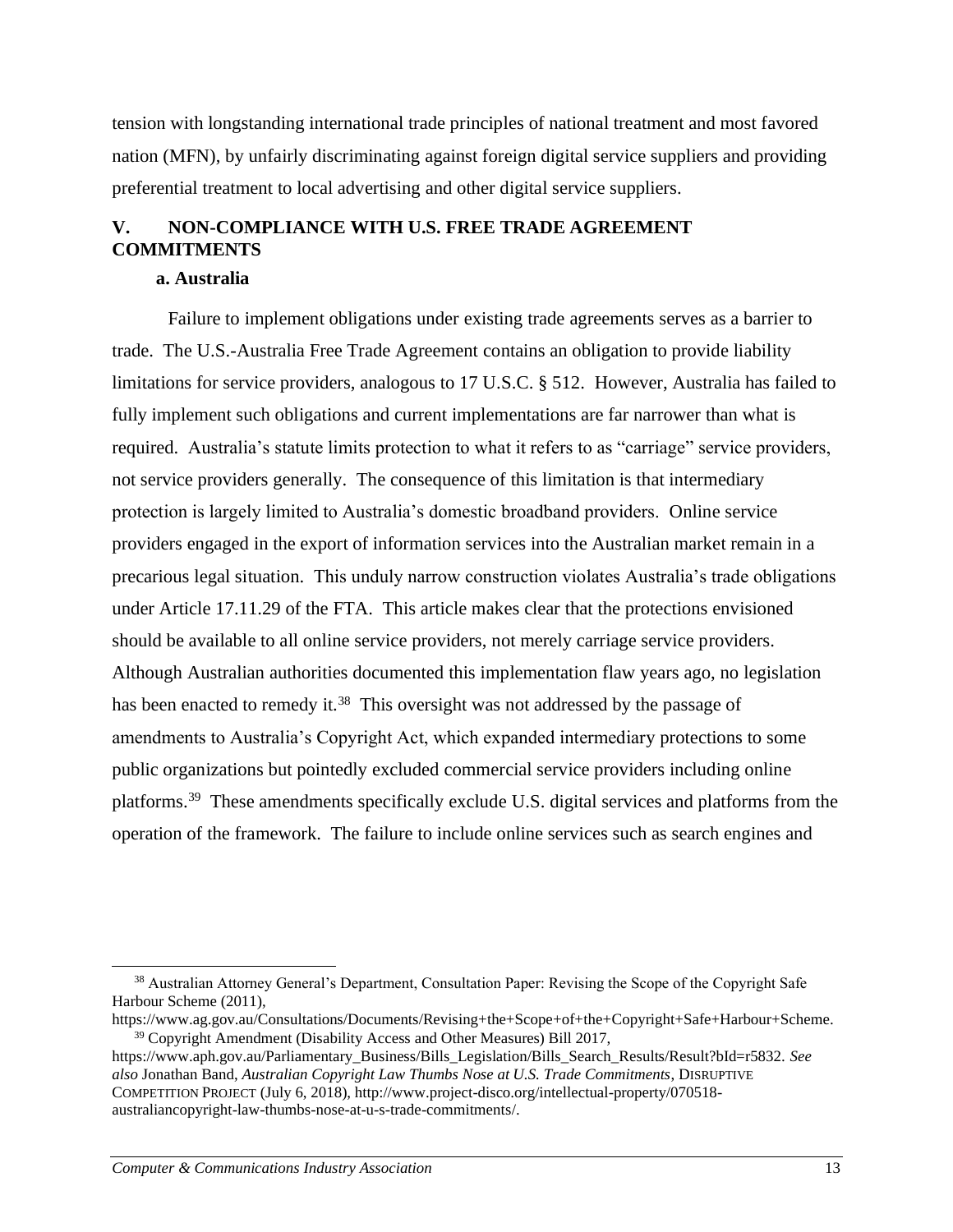commercial content distribution services disadvantages U.S. digital services in Australia and serves as a deterrent for investment in the Australian market.

#### **b. Colombia**

Colombia has not complied with its obligations under the U.S.-Colombia Free Trade Agreement to provide protections for Internet service providers, noted in the 2020 Special 301 Report.<sup>40</sup> Legislation from 2018 that sought to update copyright law and implement the U.S.-Colombia FTA copyright chapter includes no language on online intermediaries.<sup>41</sup> The recent legislation that seeks to implement the U.S.-Colombia FTA copyright chapter also does not appear to include widely recognized exceptions such as text and data mining, display of snippets or quotations, and other non-expressive or non-consumptive uses. Without protections required under the FTA, intermediaries exporting services to Colombia remain exposed to potential civil liability for services and functionality that are lawful in the United States and elsewhere. CCIA urges USTR to continue to engage with Colombian counterparts and urge that they prioritize implementation of a complete intermediary framework as required by the U.S.-Colombia FTA.

## **c. Peru**

Peru remains out of compliance with key provisions under the U.S.-Peru Trade Promotion Agreement (PTPA). Article 16.11, para. 29 of the PTPA requires certain protections for online intermediaries against copyright infringement claims arising out of user activities. USTR cited this discrepancy in its inclusion of Peru in the 2020 Special 301 report, and CCIA supports its inclusion in the 2022 Report.<sup>42</sup> CCIA urges USTR to engage with Peru and push for

<sup>40</sup> *2020 Special 301 Report* at 80.

<sup>41</sup> Text available at

http://es.presidencia.gov.co/normativa/normativa/LEY%201915%20DEL%2012%20DE%20JULIO%20DE%20201 8.pdf.

<sup>42</sup> *2020 Special 301 Report* at 86.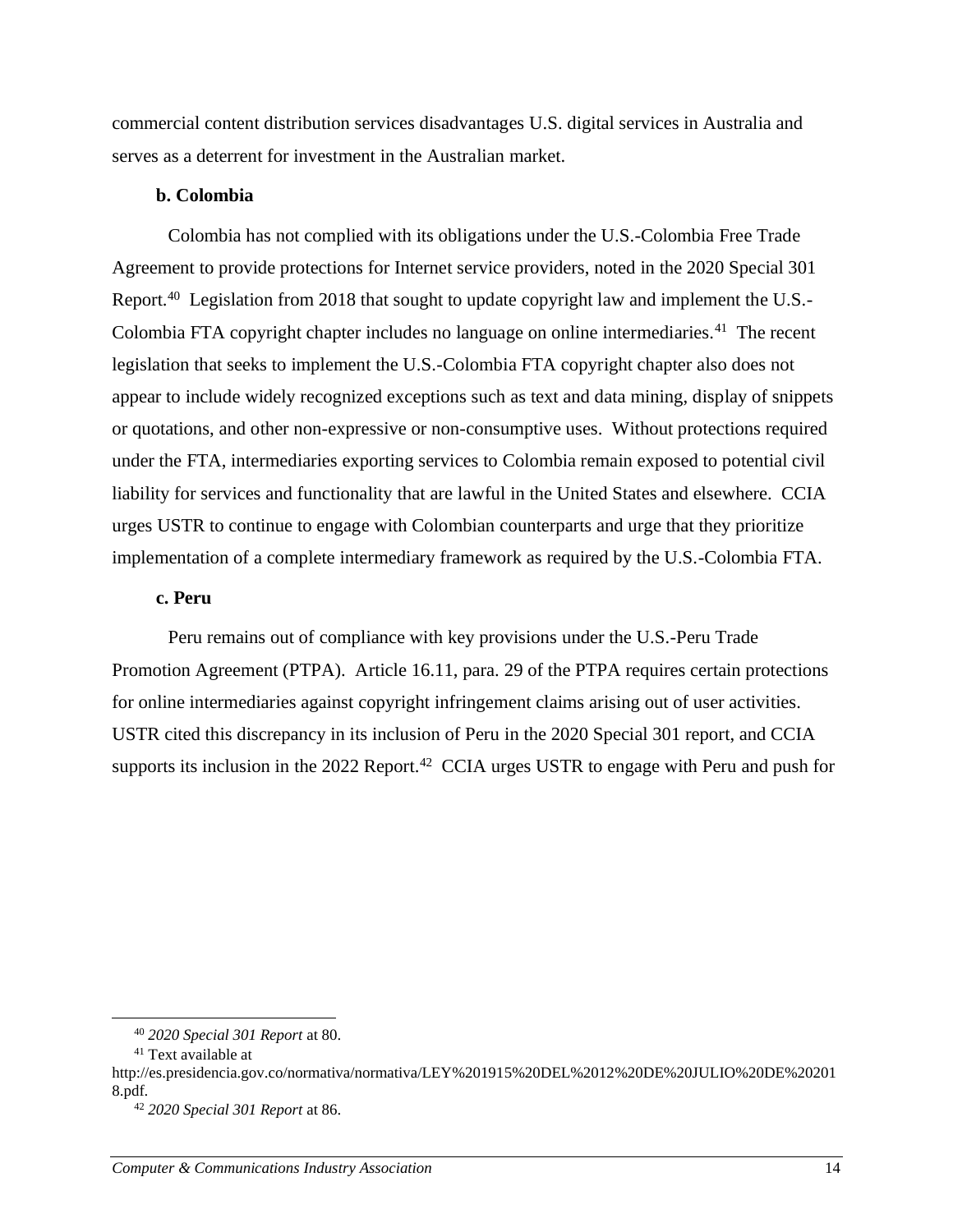full implementation of the trade agreement and establish intermediary protections within the parameters of the PTPA.

# **VI. FORCED TECHNOLOGY TRANSFER AND PROTECTION OF TRADE SECRETS**

## **a. China**

CCIA reiterates concerns with certain Chinese regulations that discriminate against U.S. cloud service providers through forced technology transfer, including the 2017 Cybersecurity Law as highlighted in the 2020 Report.<sup>43</sup> U.S. cloud service providers (CSPs) are strong American exporters and have been at the forefront of the movement to the cloud worldwide. China has sought to block these U.S. cloud service exporters through discriminatory practices that force the transfer of intellectual property and critical know-how, reputable brand names, and operation over to Chinese authorities and companies to operate in the market.<sup>44</sup> USTR should once again highlight China and its policies pursuant to the Cybersecurity Law in its 2022 Report.

## **b. European Union**

The Digital Markets Act (DMA) was introduced in December 2020 and is an example of the EU attempting to target only U.S. technology companies. Under the proposed rules, companies that operate a "core platform service" must notify the European Commission upon meeting pre-defined thresholds for European turnover, market capitalization, and number of European consumer users and business users. These thresholds have been designed to capture exclusively U.S. technology companies and exclude their foreign rivals,<sup>45</sup> and some policymakers have proposed amending the thresholds to ensure that U.S. firms will continue to

<sup>43</sup> *Id*. at 39.

<sup>44</sup> These regulations and other discriminatory regulations toward U.S. firms were outlined in USTR's 2018 Report to Congress on China's WTO Compliance. Specifically, these measures do the following: prohibit licensing foreign CSPs for operations; actively restrict direct foreign equity participation of foreign CSPs in Chinese companies; prohibit foreign CSPs from signing contracts directly with Chinese customers; prohibit foreign CSPs from independently using their brands and logos to market their services; prohibit foreign CSPs from contracting with Chinese telecommunication carriers for Internet connectivity; restrict foreign CSPs from broadcasting IP addresses within China; prohibit foreign CSPs from providing customer support to Chinese customers; and require any cooperation between foreign CSPs and Chinese companies to be disclosed in detail to regulators. OFFICE OF THE U.S. TRADE REP., *Report for Congress on WTO's Compliance* (2019) at 43-44, *available at* https://ustr.gov/sites/default/files/2018-USTR-Report-to-Congress-on-China%27s-WTO-Compliance.pdf.

<sup>45</sup> Bruegel, Which Platforms Will be Caught by the Digital Markets Act? The Gatekeeper Dilemma (Dec. 14, 2021), https://www.bruegel.org/2021/12/which-platforms-will-be-caught-by-the-digital-markets-act-the-gatekeeperdilemma/ ("[T]he Commission had a rough idea of the companies that the DMA should capture, it then crafted the thresholds accordingly, to be sure the bigger players would be included.").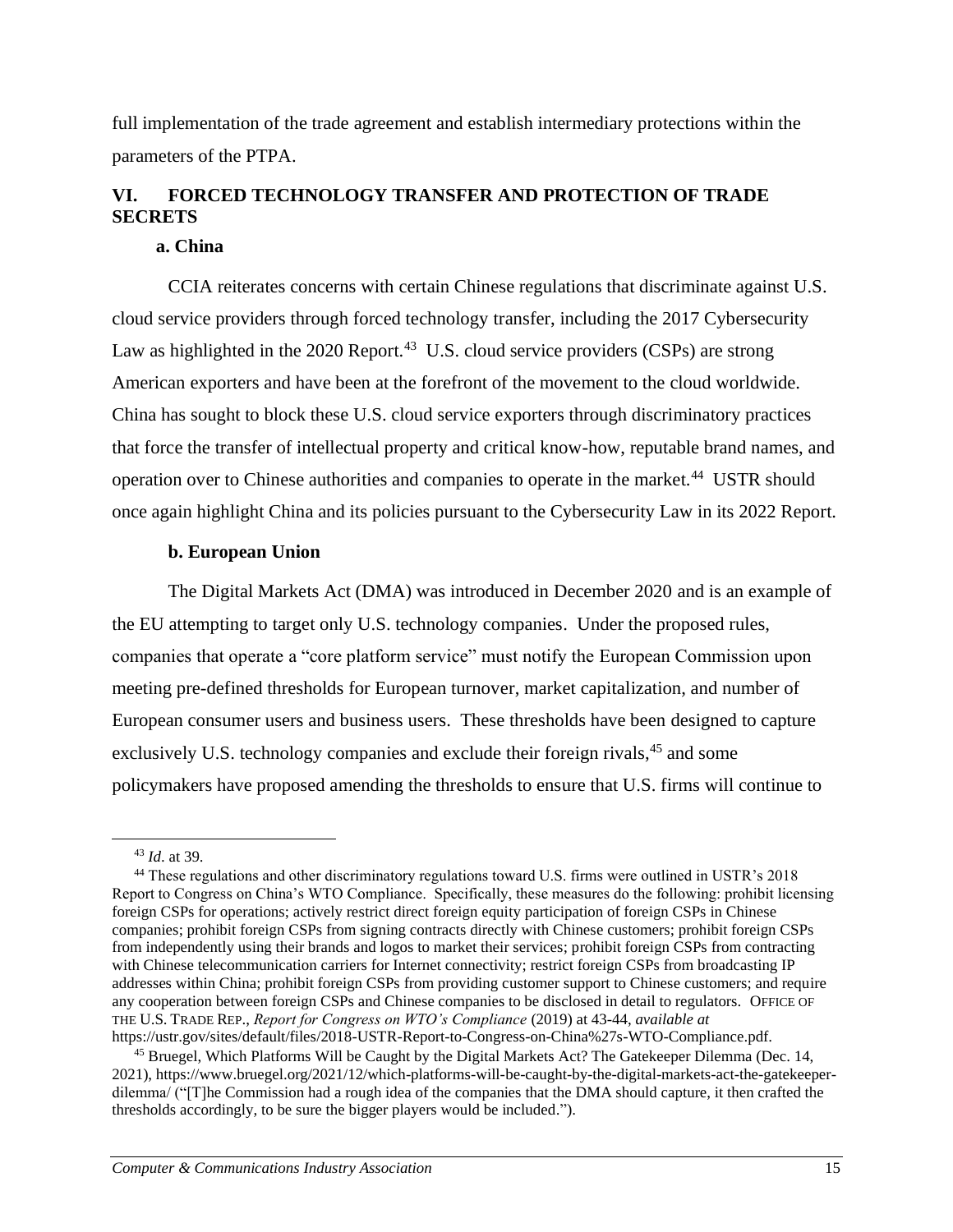be the only companies that fall under scope well into the future.<sup>46</sup> The list of "core platform services" furthermore carves out non-platform-based business models of large European rivals in media, communications, and advertising.

Once under the scope of the DMA, companies will be prohibited from engaging in a range of pro-competitive business practices (e.g., benefiting from integrative efficiencies, reserving the use of their investments for themselves). Furthermore, the Commission will be vested with gatekeeping authority over approval for future digital innovations, product integrations, and engineering designs of U.S. companies.

The DMA would also in some cases compel the forced sharing of intellectual property, including firm-specific data and technical designs, with EU competitors, effectively requiring U.S. firms to subsidize rivals to promote competition. Unlike traditional competition enforcement, the Commission will be able to impose these interventions without an assessment of evidence, of any effects-based defenses, or of pro-competitive justifications put forth by the companies targeted. For example, Article 6.1 of the Commission text details several mandatory data sharing and interoperability obligations for covered companies deemed "gatekeepers" by authorities, without including any safeguards when these obligations conflict with EU IP/trade secret law. The data categories specified in these obligations are quite broad and likely to include data that is protected under EU law.

Amendments on self-preferencing are discussed to be extended in the process in a way which may stifle rather than promote competition.

As of January 2022, the DMA is currently in the trialogue process, and is expected to be adopted during the French Presidency of the European Council, as early as March 2022. It would then start being enforced by the end of 2022.

## **c. India**

The Personal Data Protection Bill (PDPB), introduced in December 2019, remains under consideration in India by a Joint Committee in Parliament, and threatens the ability of U.S. firms to operate in India.<sup>47</sup> On December 16, 2021, India's Joint Parliamentary Committee (JPC) on

<sup>46</sup> *EU Should Focus on Top 5 Tech Companies, Says Leading MEP*, FINANCIAL TIMES (May 13, 2021), https://www.ft.com/content/49f3d7f2-30d5-4336-87ad-eea0ee0ecc7b.

<sup>47</sup> *See* CCIA Comments on the Personal Data Protection Bill, 2019 (Feb. 24, 2020), https://www.ccianet.org/wpcontent/uploads/2020/02/2020-02-24-CCIA-Comments-on-Personal-Data-ProtectionBill.pdf.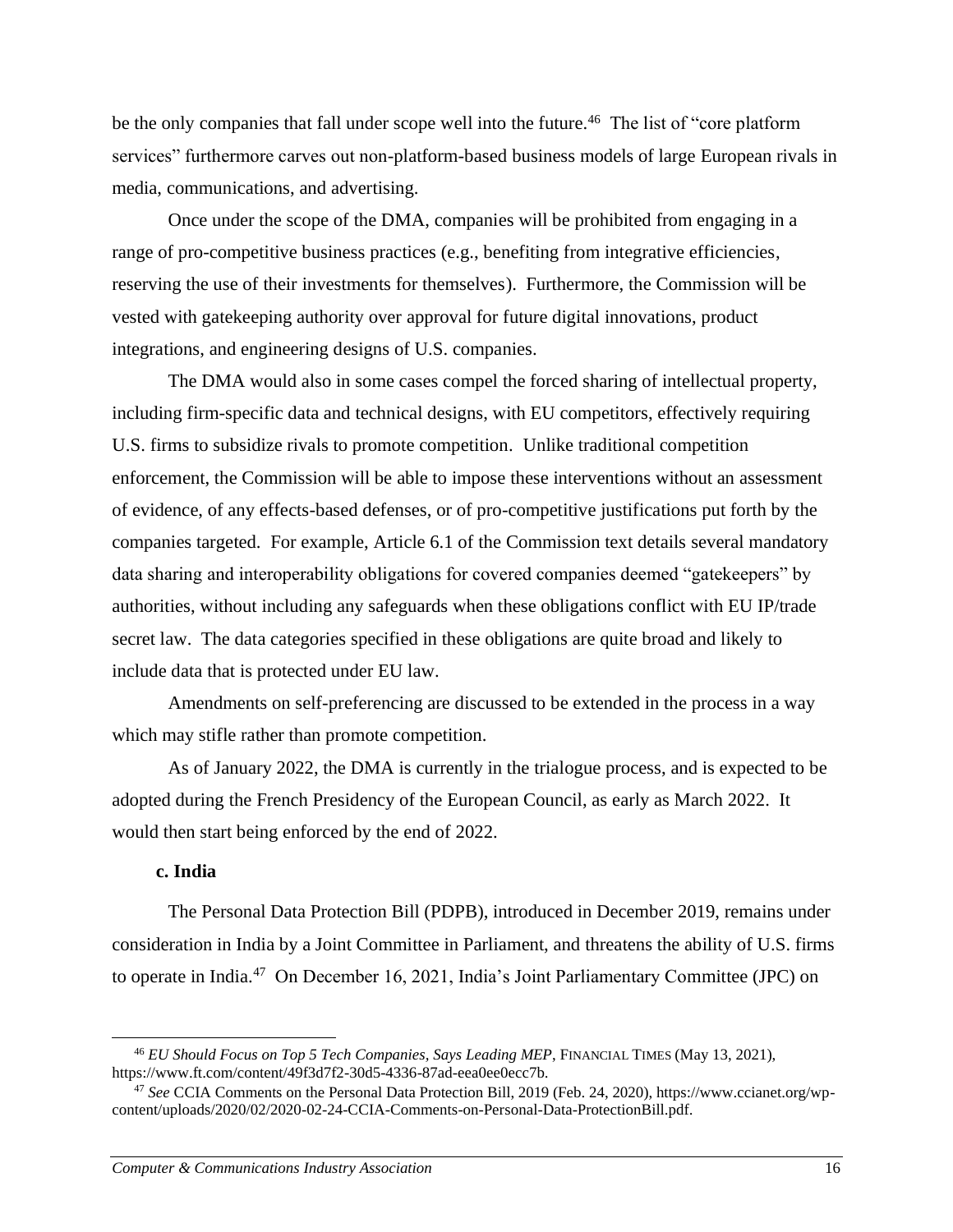Personal Data Protection Bill released a report detailing further recommended provisions for the pending PDPB (hereinafter "JPC Report").<sup>48</sup>

The JPC Report Recommendations, if imposed, would pose a greater threat to digital services operating in the region. One significant change recommended by the JPC Report recommends that the scope of the PDPB be expanded to cover both personal and non-personal data, overseen by the same Regulator, stating that it is "not possible to differentiate between personal or non-personal data not just in the initial stage but at later stages also." This expansion to non-personal data is likely to conflict with protections granted to firms operating in the region including protection of trade secrets or business-sensitive information. Other revisions include new obligations not contemplated by the original PDPB.<sup>49</sup>

CCIA remains concerned with two provisions of the Bill that implicate items relevant to the Special 301 investigation: first, an expansive data portability right under section 19; and second, requirements for companies to share extensive datasets with the Central Government under section 91.

First, Clause 19 of the Bill provides for a right to data portability for individuals with respect to personal information processed by data controllers designated as "data fiduciaries." Under the Bill, individuals can request specified datasets from data fiduciaries in either a structured, commonly used and machine-readable format, or request that the data fiduciary transfer the specified datasets to another data fiduciary. Unfortunately, the Bill's right of data portability appears to extend to information that includes business confidential or proprietary information. Specifically, the data categories subject to the portability requirement designated in section 19 (a)(ii)-(iii) include "the data which has been generated in the course of provision of services or use of goods by the data fiduciary", and "the data which forms part of any profile on the data principal, or which the data fiduciary has otherwise obtained." These datasets may include data that qualifies as a proprietary asset or intellectual property of the data fiduciary,

<sup>48</sup> Joint Committee on the Personal Data Protection Bill (2019), *available at* https://www.ahlawatassociates.com/wp-content/uploads/2021/12/17-Joint-Committee-on-the-Personal-Data-Protection-Bill-2019.pdf.

<sup>49</sup> Clause 26 of the JPC Report details new rules for all social media platforms that do not act as intermediaries, and recommends that under the PDPB legislation that they be liable for hosted content. *See* Nitin Dhavate & Ramakant Mohapatra, *A look at proposed changes to India's (Personal) Data Protection Bill*, IAPP (Jan. 5, 2022), https://iapp.org/news/a/a-look-at-proposed-changes-to-indias-personal-data-protection-bill/.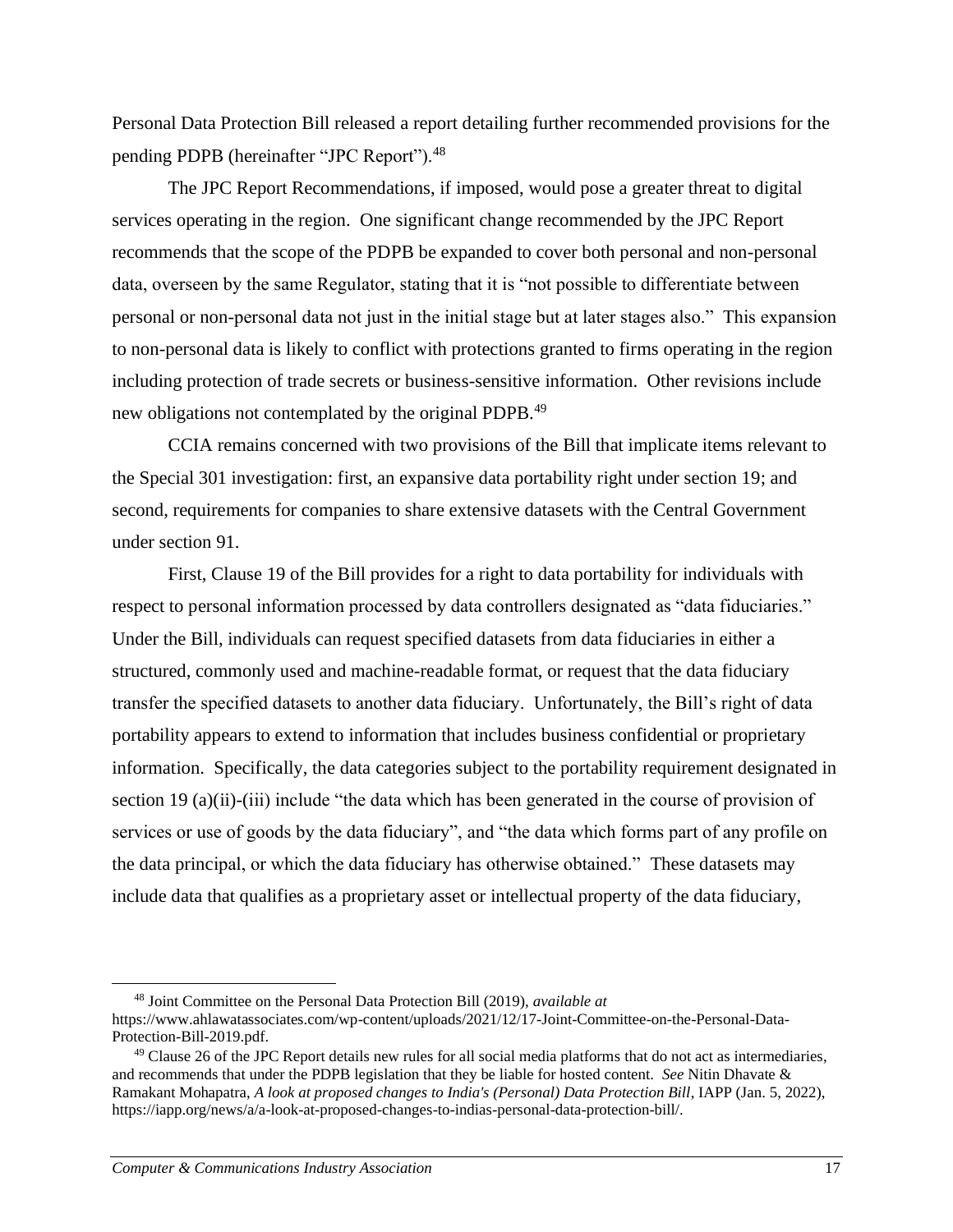such as sensitive company insights and protected analytics generated through the investment of significant financial and technical resources.

The JPC Report specifies that protection of trade secrets *may not* be used as grounds not to comply with the data portability right.<sup>50</sup> The new text would only allow a data fiduciary to deny a request on the ground of "technical feasibility" which is narrowly defined under the law.

Second, the draft Bill would grant the Government power to demand the production of broad categories of business data that appears to conflict with established intellectual property rights in India. Clause 91 of the Bill grants new authority for the Central Government to direct any data fiduciary or data processor to produce any "personal data anonymized" or other "nonpersonal data" to "enable better targeting of delivery of services or formation of evidencedbased policies."<sup>51</sup>

In addition to implicating serious privacy concerns, the ability for the Government to demand the production of extensive datasets collected, inferred, or aggregated by companies, including personal information and confidential business information, may conflict with existing intellectual property law in India, which under the Copyright Act, 1957 extends 'literary work' protection to datasets in certain cases, as well as insights, analysis, and conclusions drawn from them.<sup>52</sup> A government mandate to share these categories of 'non-personal' data would therefore conflict with existing law.

## **VII. RULES ON E-COMMERCE AND COUNTERFEITS**

#### **a. China**

Chinese government efforts against cross-border counterfeit crimes remain insufficient. Industry reports two key problems. First, there is a lack of border measures to prevent crossborder movement of counterfeit goods, especially the sharing of necessary data on counterfeits stopped at the border with right owners to track down bad actors. Second, extraterritorial evidence cannot be used as formal evidence in court. For evidence of selling counterfeits seized by foreign law enforcement or recognized by judicial procedures, if the case meets the threshold for starting a criminal investigation, the Public Security Bureau should file the case and

<sup>50</sup> JPC Report 2.85.

<sup>51</sup> § 91 (2).

<sup>52</sup> *See* Is There a Database Right Protection in India? (Mar. 2013),

https://www.lakshmisri.com/newsroom/archives/is-there-a-database-right-protection-in-india/.